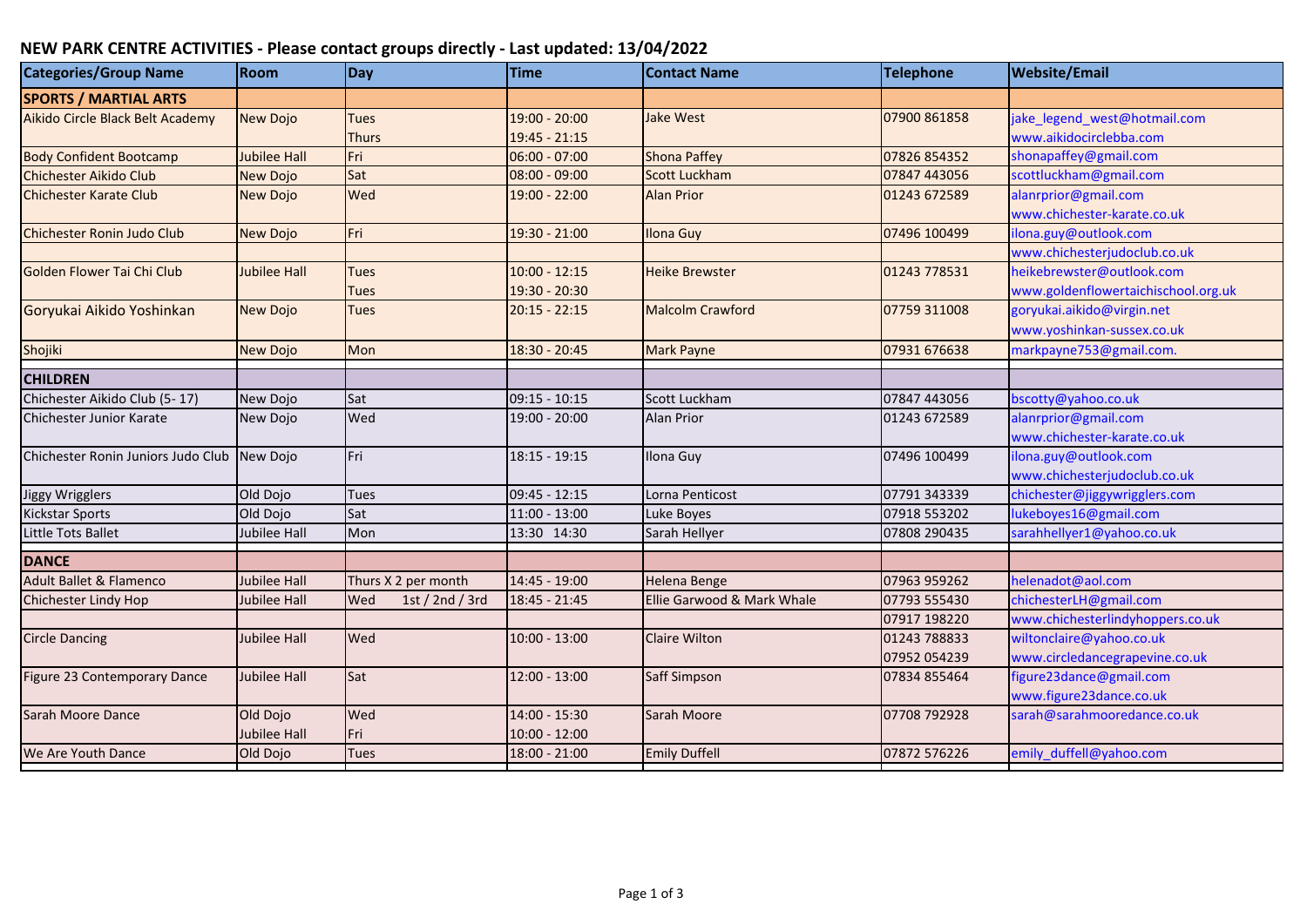## **NEW PARK CENTRE ACTIVITIES - Please contact groups directly - Last updated: 13/04/2022**

| <b>INTERESTS AND HOBBIES</b>              |                     |                      |                 |                          |               |                                     |
|-------------------------------------------|---------------------|----------------------|-----------------|--------------------------|---------------|-------------------------------------|
| <b>Art History</b>                        | Auditorium          | Wed                  | $10:00 - 12:00$ | <b>Bernard Allen</b>     | 01730 813374  | bernard.allan@tiscali.co.uk         |
| <b>Chichester Archaeology Society</b>     | Auditorium          | 4th Wed. each month  | 19:30 - 22:00   | <b>CDAS Chairman</b>     | 01243 373587  | chairman@cdas.info                  |
|                                           |                     |                      |                 |                          |               | www.cdas.info                       |
| Chichester Cinema At New Park             | Auditorium          | 3/4 Films Daily      | $12:00 - 23:00$ | <b>Box Office</b>        | 01243 786650  | info@chichestercinema.org           |
| <b>Chichester Music Circle</b>            | Auditorium          | Tues                 | $10:00 - 12:15$ | Angela Zanders           | 07582 537123  | a.zanders@hotmail.co.uk             |
|                                           |                     |                      |                 |                          | 023 9259 8541 |                                     |
| <b>Chichester YAC (Young</b>              | Old Dojo            | Occcasional          | $14:00 - 16:00$ | <b>Steve Cleverly</b>    | 07402 925222  | s.cleverly@icloud.com               |
| Archaeologists Club)                      |                     |                      |                 |                          |               |                                     |
| <b>Historical Association, Chichester</b> | Old Dojo            | 3rd Thurs each month | 19:00 - 21:00   | <b>Alexander Bristow</b> | 01903 505554  | ajbristow@sky.com                   |
| <b>Branch</b>                             |                     |                      |                 |                          |               |                                     |
| <b>Local History</b>                      | Auditorium          | 2nd Wed each month   | 19:00 - 21:00   | <b>Andrew Berriman</b>   | 01243 528845  | Andrew.berriman@gmail.com           |
| Open Mic Poetry                           | Jubilee Hall        | 4th Wed. most months | 19:30 - 21:00   | <b>Barry Smith</b>       | 07813 244731  | chipoetry@yahoo.co.uk               |
|                                           |                     |                      |                 |                          |               | www.chichesterpoetry.simplesite.com |
| <b>WEA Arts &amp; Interests Courses</b>   | <b>Various</b>      | Various              | <b>Various</b>  |                          | 0300 303 3464 | chichester.branch@wea.ac.uk         |
| <b>WELLBEING</b>                          |                     |                      |                 |                          |               |                                     |
| <b>AHS Falls Prevention</b>               | Jubilee Hall        | <b>Thurs</b>         | $13:15 - 14:15$ | <b>Debbie Beesley</b>    | 07415 020962  | debbie@ahswellbeing.co.uk           |
|                                           |                     |                      |                 | <b>Sue Lovelock</b>      |               | sue@ahswellbeing.co.uk              |
| <b>Chair Yoga</b>                         | <b>Jubilee Hall</b> | <b>Thurs</b>         | $11:00 - 12:00$ | <b>John Maynard</b>      | 07437 554199  | johnianmaynard@yahoo.com            |
| <b>Chichester Pilates</b>                 | <b>New Dojo</b>     | <b>Tues</b>          | $09:30 - 12:00$ | <b>Andrea Geall</b>      | 07747 806181  | andrea@chichesterpilates.com        |
|                                           | <b>Jubilee Hall</b> | <b>Thurs</b>         | 09:30 - 10:30   |                          |               |                                     |
| Chi Kung Exercise Classes                 | <b>New Dojo</b>     | Fri                  | $09:30 - 10:30$ | <b>Lizzie Douglas</b>    | 07949 885582  | lizzie.slowe@gmail.com              |
| Comunidade Evangelica                     | Auditorium          | Sun                  |                 | Cristiani Ferrarezi      | 07803 414068  |                                     |
| <b>Focus on Fitness</b>                   | <b>New Dojo</b>     | Mon                  | 09:45 - 10:30   | <b>Gill Avery</b>        | 01243 555430  | g.avery@talktalk.net                |
|                                           |                     | <b>Tues</b>          | 18:00 - 18:45   |                          |               |                                     |
|                                           |                     | <b>Thurs</b>         | $14:15 - 15:00$ |                          |               |                                     |
| Jessica Hill Pilates                      | <b>Jubilee Hall</b> | Mon                  | 09:30 - 10:45   | <b>Jessica Hill</b>      | 07532 057 403 | jessica@sport-therapy.co.uk         |
|                                           | <b>New Dojo</b>     | Wed                  | 17:30 - 18:30   |                          |               |                                     |
| <b>Kadampa Meditation</b>                 | <b>Jubilee Hall</b> | Fri                  | 18:15 - 19:45   | <b>Alyson Evans</b>      | 023 8048 2696 | ad.kmcsouthampton@gmail.com         |
| <b>Music For Wellbeing</b>                | <b>Studio</b>       | Wed                  | $10:15 - 12:15$ | <b>Anna Macken</b>       | 07968 979873  | annamackenmusictherapy@gmail.com    |
| <b>Pilates - Gently Fit</b>               | <b>New Dojo</b>     | <b>Tues</b>          | $13:15 - 14:15$ | Joanna Bryson            | 01243 267020  | gentlyfit@sky.com                   |
|                                           |                     |                      |                 |                          | 07966 195737  | www.gentlyfit.com                   |
| <b>Slimming World</b>                     | <b>Jubilee Hall</b> | Sat                  | $07:30 - 11:00$ | <b>Dianne Embleton</b>   | 07749 755109  | djembleton@gmail.com                |
| <b>Staying Active (Over 50's)</b>         | <b>New Dojo</b>     | <b>Tues</b>          | $12:15 - 13:00$ | <b>Kevin Maskell</b>     | 07980 000663  | kmaskell41@gmail.com                |
| <b>WELL with Samantha (yoga)</b>          | Old Dojo            | <b>Thurs</b>         | 19:00 - 20:00   | Samantha Hale            | 07308 604831  | samanthaerinhale@icloud.com         |
| <b>Women's Only Boxing</b>                | <b>Jubilee Hall</b> | <b>Thurs</b>         | 18:45 - 19:45   | <b>Gemma Ridley</b>      | 07940 367856  | ridleygem@hotmail.com               |